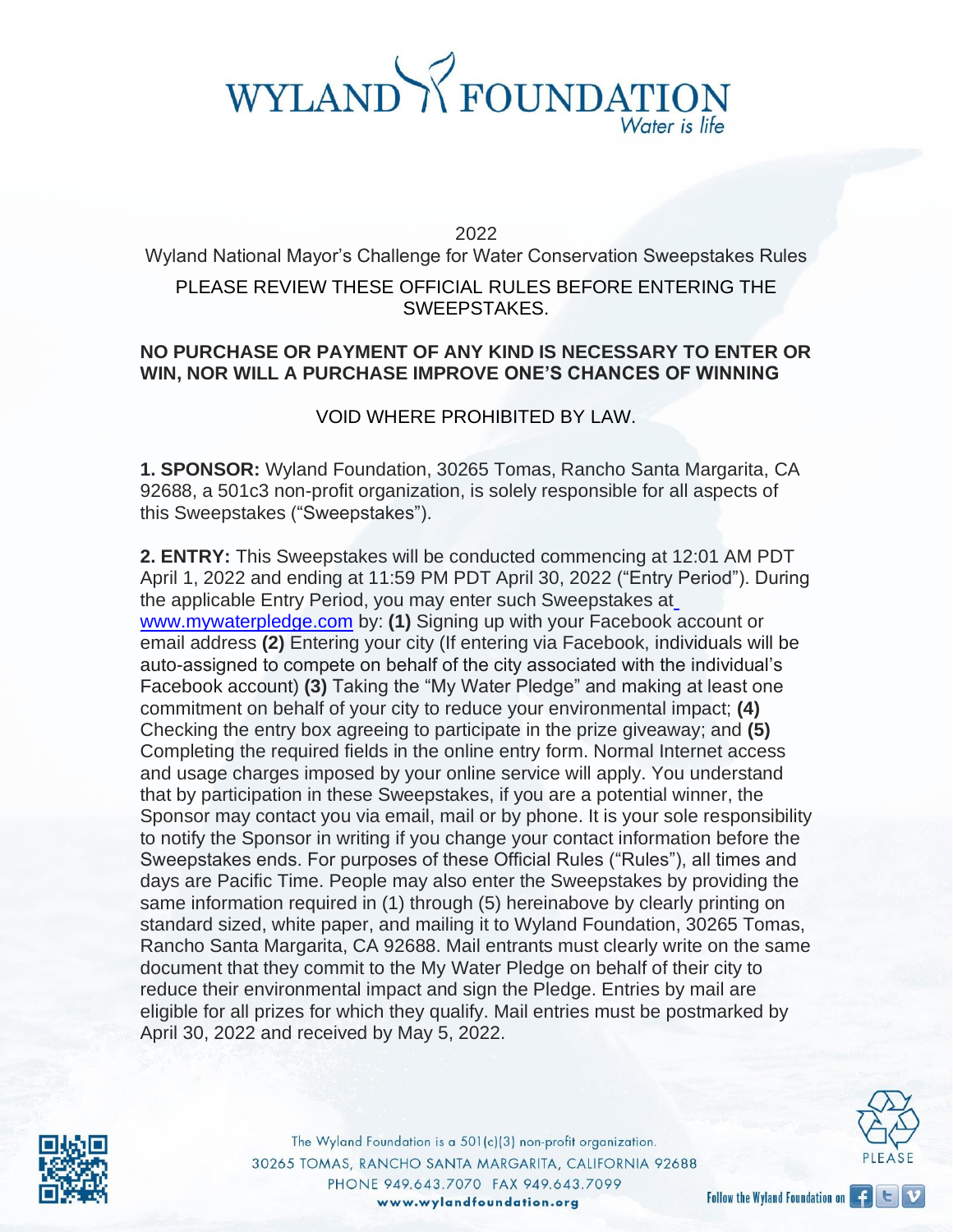**3. LIMITATIONS:** All Entries for each Sweepstakes must be made during the applicable Entry Period. Only one Entry per person is permitted for the Winning Cities Prize Pool. Only one Email Account may be used by each participant. Each person may enter / participate only once during the entry period. It is not permitted to have more than one entrant use the same Email Account to enter. In the event of a dispute regarding the identity of the person submitting an Entry, the Entry will be deemed to be submitted by the natural person who is the "authorized account holder" assigned to the Account. Should the Sponsor in its sole judgment determine that an Entry was made by any method other than set forth above in Section 2, including Entry by any automated system, said Entry will be void and the Entrant will be disqualified from the Sweepstakes. An improper entry may also result in the disqualification of the entire city at Sponsor's sole discretion. Persons of any age may make a commitment to reduce their environmental impact via [www.mywaterpledge.com, h](http://www.mywaterpledge.com/)owever, prize redemptions and qualifications are open only to persons who, upon entering, are 18 years or older; U.S. Residents; legal residents of the City entered (collectively, "Territory"); and persons who are not employees, officers or members of the board of directors of Wyland Foundation; its parent, subsidiary, affiliated or successor companies; the advertising, promotional or fulfillment agencies of any of them (individually and collectively, "Entities") nor members of their households or immediate family members. Neither the Entities, nor any of their officers, directors, shareholders, employees, agents or representatives (individually and collectively, "Releasees") are responsible for Entries from persons residing, or physically located, outside the Territory, or Entries that are altered, delayed, deleted, destroyed, forged, fraudulent, illegible, improperly accessed, inaccurate, incomplete, interrupted, irregular in any way, late, lost, misdirected, multiple, nondelivered, stolen, tampered with, unauthorized, unintelligible or otherwise not in compliance with these Rules; or for lost, interrupted or unavailable network, server or other connections; miscommunications; failed phone, computer hardware or software or telephone transmissions; technical failures; unauthorized human intervention; traffic congestion; garbled or jumbled transmissions; undeliverable emails resulting from any form of active or passive email filtering; insufficient space in entrant's email account to receive email; or other errors of any kind, whether due to electronic, human, mechanical, printing, production or technical errors or other causes; even if caused by the negligence of any of the Releasees. Each of such potential Entries will be disqualified. This Sweepstakes, or any portion of it, is void where prohibited or restricted by law and subject to all applicable federal, state, local and municipal laws and regulations.



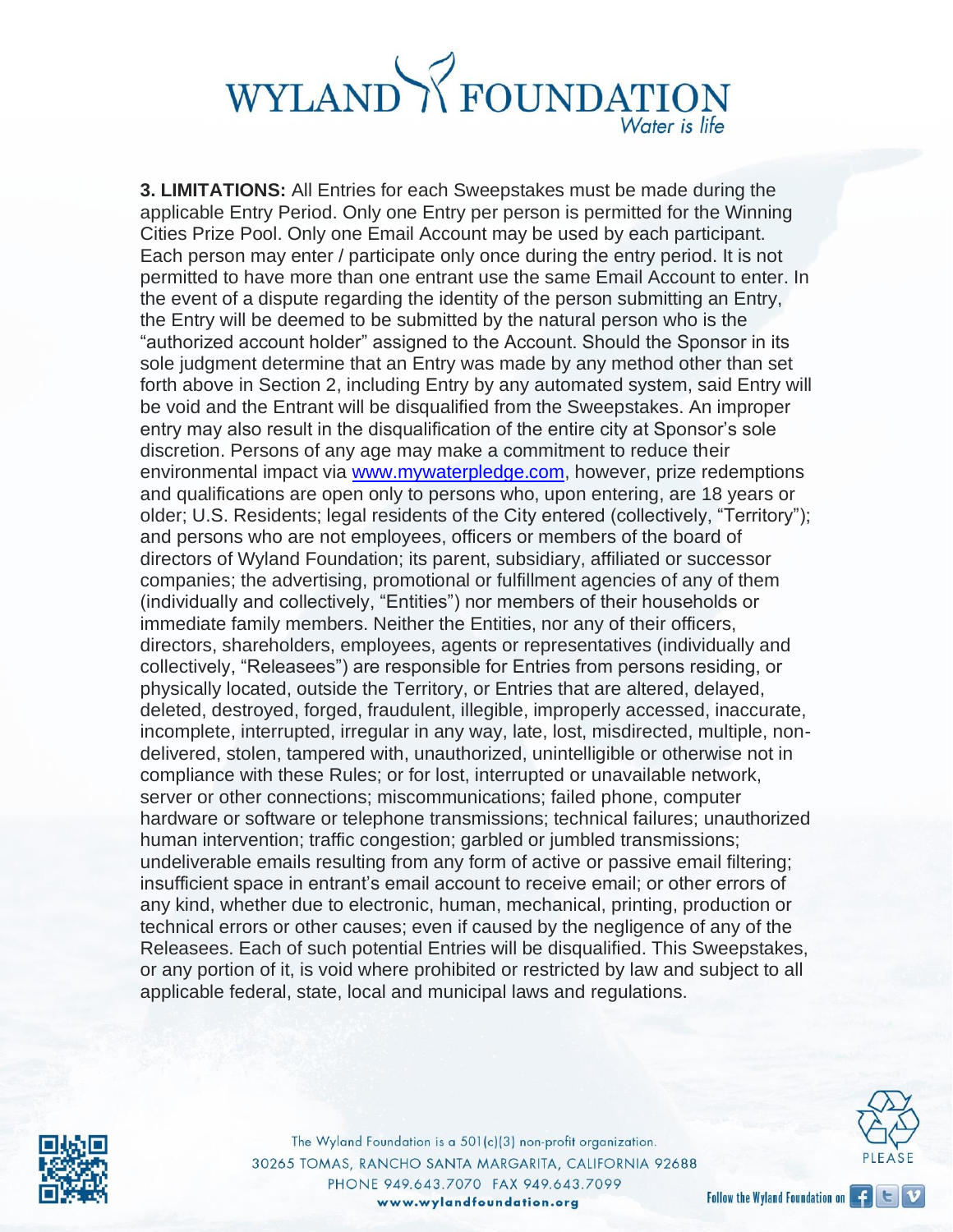**4. PROCEDURES: 1)** Cities within the 50 United States and the District of Columbia will compete on a national basis in the following population categories for 2022: (5,000- 29,999 residents, 30,000 - 99,999 residents, 100,000- 299,999 residents, 300,000- 599,999 residents, and 600,000+ residents), as outlined at [www.mywaterpledge.com.](http://www.mywaterpledge.com/) **2)** Individuals will enter the name of their city a[t](http://www.mywaterpledge.com/) [www.mywaterpledge.com i](http://www.mywaterpledge.com/)n the space provided and will compete on behalf of that city. If entering by Facebook, individuals will be auto-assigned to competeon behalf of the city associated with the individual's Facebook account. **3)** Cities' population category criteria will be defined by the 2010 U.S. Census. **4)** The city with the highest percentage of residents who take the challenge in their population category will be classified as a Winning City (Five winning cities collectively known as "Winning Cities"). A weighting formula will be applied to each city's population to provide equal value to each entry relative to population size. A bonus percentage of up to 10% will be added to each city's final score based on the number of MyVolunteer Water Projects undertaken throughout the preceding 12-month period. To qualify as a Winning City for 2022, any Winning City from the previous year must qualify with the highest percentage of residents who take the challenge in their population criteria and achieve a ten percent (10%) growth in residential participation over their prior year performance. **5)** A participating mayor is not a precondition for winning. **6)** All Entries must be received during the applicable Entry Period. Within ninety (90) days after April 30, 2022, in a random drawing, the potential winners for such Sweepstakes will be selected from all eligible Entries received from the Winning Cities for such Sweepstakes ("Winners"). Odds of winning Sweepstakes depend on the total number of eligible Entries received for such Sweepstakes. **7)** \*Residents in cities with a population under 5,000 and ALL participants in the Sweepstakes will be entered in a separate prize drawing for a \$500 Home Improvement Store shopping spree and will be eligible for Daily Prizes.

#### **5. PRIZES: A) WINNING CITIES TOTAL PRIZE POOL INCLUDES:**

- **1)** Grand Prize FREE Utilities for a Year payable to winner in the form of a \$3,000 check. Approximate Retail Value ("ARV") is \$3,000.
- **2)** Fifty (50) Toro® Bluetooth Hose End Timer (Total prize package ARV \$52);
- **3)** Fifty (50) Gift Cards to Shop online at HobieSurf Shop, the most sustainable retailer in the surf industry (ARV \$25);
- **4)** Fifty (50) Petal reusable hand soap bottles and soap pods (ARV  $$25$ );



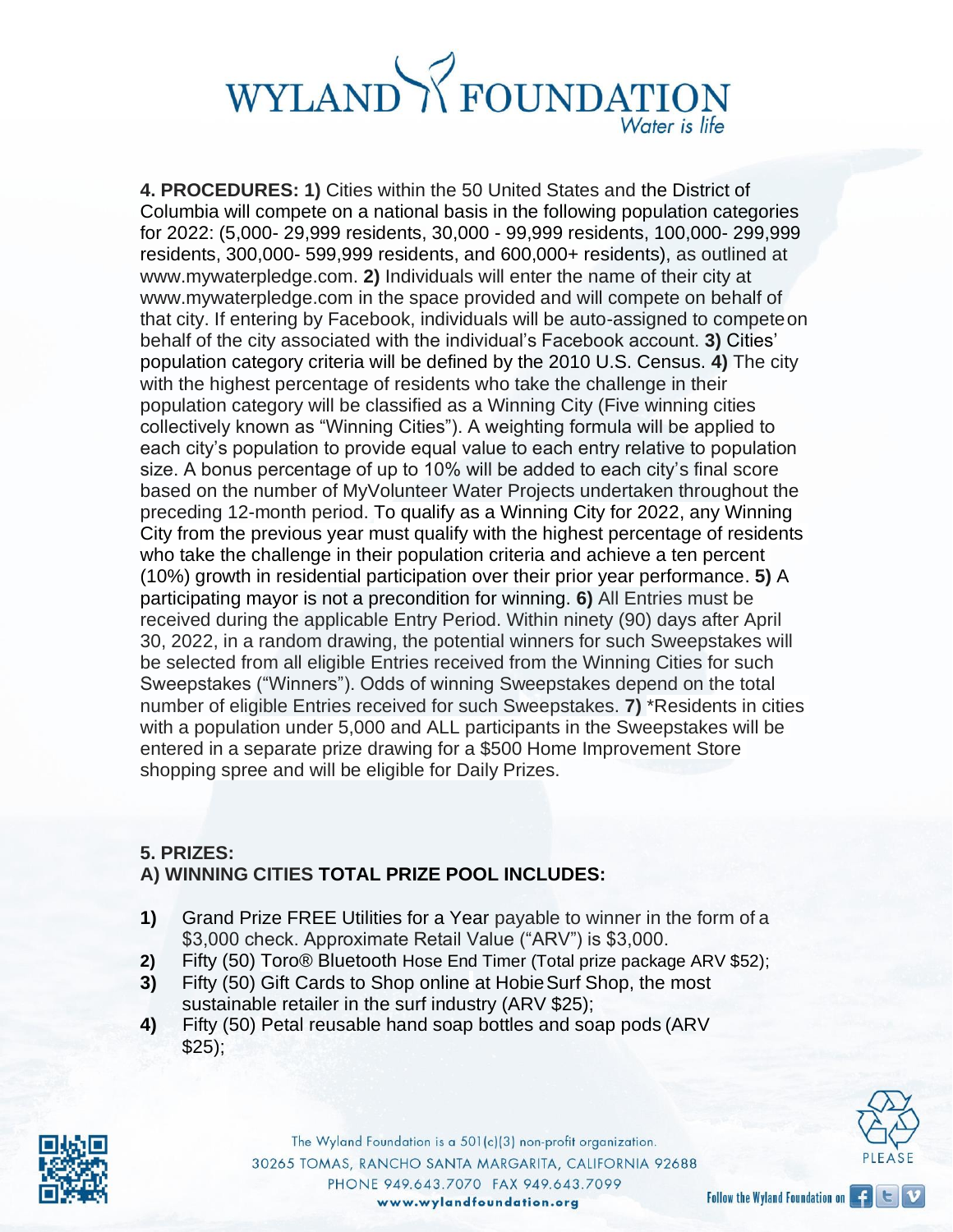- **5)** Twenty-Five (25) \$25 E-Gift Card for Home Improvement Store;
- **6)** Ten (10) Wyland Foundation Whale Tail Hat (ARV \$28);

Residents residing in cities with fewer than 5,000 residents and residents of Non-Winning Cities will not be eligible for the Winning Cities total prize pool. All participating residents who have opted in to take part in the Sweepstakes (including cities with fewer than 5,000 residents) will be placed in a separate drawing to win a \$500 shopping spree at a Home Improvement store and will be eligible for Daily Prizes.

#### **B) PRIZE FOR ALL PARTICIPATING RESIDENTS, (INCLUDING CITIES AND UNINCORPORATED AREAS WITH FEWER THAN 5,000 RESIDENTS)** All

participating residents (including cities with fewer than 5,000 residents) will be eligible to win daily prizes and placed in a drawing to win a \$500 shopping spree at a Home Improvement store.

**C) DAILY PRIZES:** 30 Daily prizes will be drawn at random during the month of April 2022 from among all participating residents (including cities and unincorporated areas with fewer than 5,000 residents) and participants who complete the refer-a-friend process or submit entry by mail. Participants are defined as individuals who successfully complete the waterpledge submission process. Those participants who then forward a link provided by the Sponsor at [www.mywaterpledge.com t](http://www.mywaterpledge.com/)o a friend, who in turn successfully completes the waterpledge submission process will be provided with additional entries for the Daily Prizes. Participants will receive one additional entry for each friend referred through the refer-a-friend process or by mail entry, as set forth above. Said mail entry for the refer-a-friend process must include the name and email information for a friend. **Daily Bonus Prizes**: If an individual refers a friend who wins, the individual will receive a prize if the friend uses the individual's referral link.

#### **Total daily prize pool includes:**

- 1. Ten (10) Toro® Bluetooth Hose End Timer. (Total prize package ARV
- 2. \$52);
- 3. Five (5) Wyland Foundation Soaring Sea Turtle Hot + Cold Travel Mug (ARV \$48)
- 4. Five (5) USA Surfing & Wyland Foundation Surfing Dolphins Beach Towel (ARV \$49);
- 5. Five (5) Wyland Foundation Whale Tail Hat (ARV \$28)
- 6. Five (5) Wyland Foundation Whale Tail Cuffed Beanie (ARV \$22)



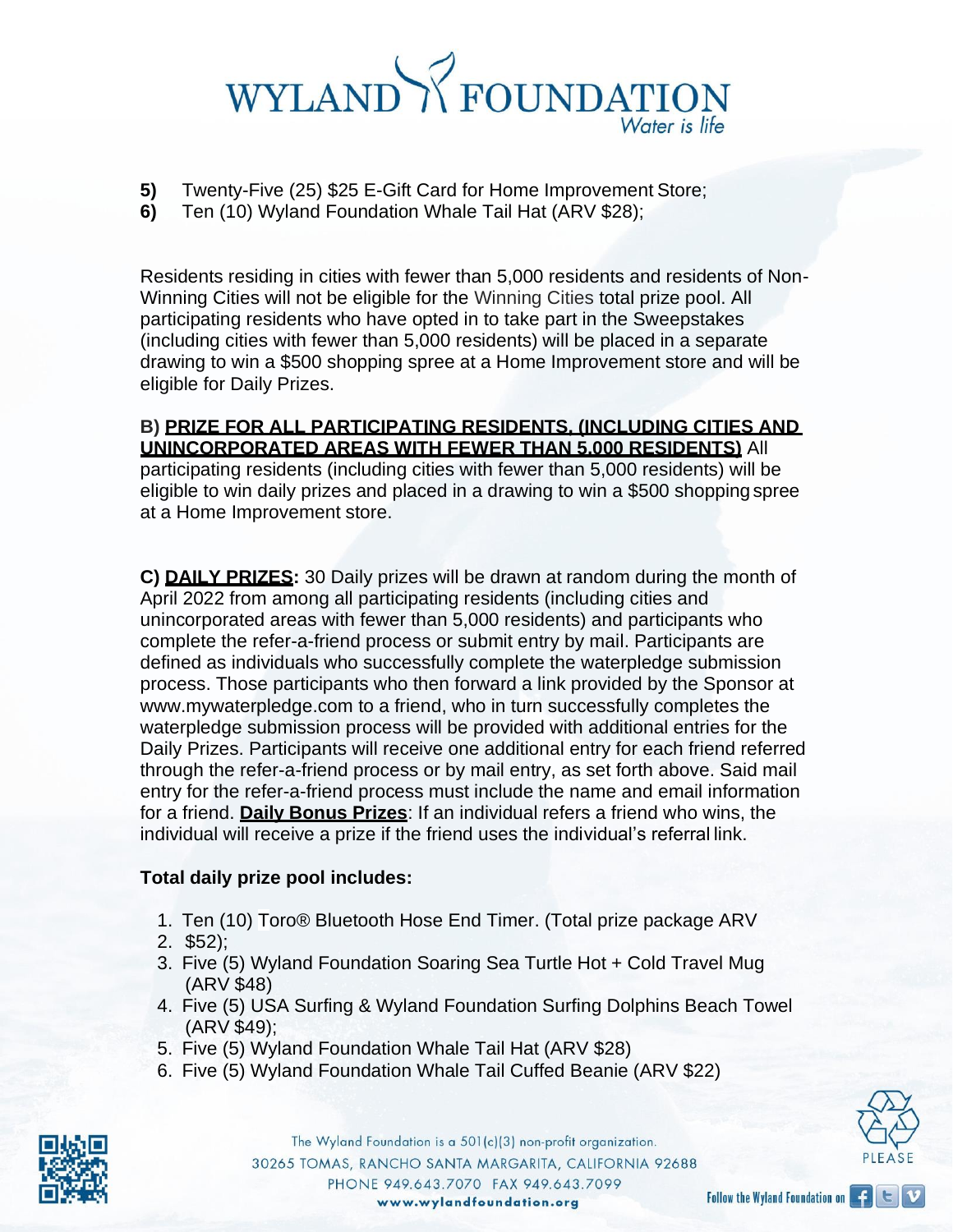Should the Sponsor in its sole judgment determine that a referral was made by any method other than the referral code provided by Sponsor or pursuant to the rules for mail entry, including referral by any automated system, said referral will be void and the referrer will be disqualified from the Daily Prize Giveaway and the Sweepstakes.

**ADDITIONAL INFORMATION:** Sponsor reserves the right to provide additional prizes. The prizes cannot be used in conjunction with any other promotion or offer. All prize values are stated in United States dollars. If for some unanticipated reason, a stated prize is unavailable, Sponsor has the right to substitute one or more items of equal or greater value, at its sole and absolute discretion. No prize is exchangeable, transferrable, or redeemable for cash. The Winner(s) are solely responsible for complying with any and all applicable federal, state, provincial, local or other statutes, regulations, and other laws and for bearing any personal income, VAT, withholding taxes, customs duties, or other taxes, fees, insurance, surcharges or other costs relating to any prize. THE PRIZE(S) ARE PROVIDED "AS IS." SPONSOR AND ITS AFFILIATES DO NOT MAKE, AND EACH OF THEM EXPRESSLY DISCLAIMS, ANY WARRANTY, WHETHER EXPRESS, IMPLIED OR STATUTORY, REGARDING ANY PRIZE OR ANY PORTION THEREOF, INCLUDING WITHOUT LIMITATION ANY IMPLIED OR STATUTORY WARRANTIES OF MERCHANTABILITY, FITNESS FOR A PARTICULAR PURPOSE, TITLE, OR NON-INFRINGEMENT. PLEASE NOTE: AS A CHARITY DEDICATED TO PROVIDING EDUCATIONAL INFORMATION AND OUTREACH ABOUT WATER ISSUES AND THE ENVIRONMENT, WE ARE NOT SET UP TO HANDLE ISSUES THAT A RETAIL COMPANY MAY NORMALLY BE ABLE TO HANDLE AND THEREFORE CANNOT ACCEPT RETURNS OR EXCHANGES FOR PRIZES, INCLUDING, BUT NOT LIMITED TO THOSE THAT ARE DAMAGED OR MISHANDLED IN TRANSIT.

#### **D) VEHICLE PRIZE FOR CHARITABLE ORGANIZATION**

One (1) 501c3 non-profit charity will receive a 2022 Toyota Highlander Hybrid XLE 3.5L 5-Cyl. Approximate Retail Value is \$43,655. **How to qualify:** During the Sweepstakes Period eligible participants are invited to participate by visiting the www.mywaterpledge website and complete the Sweepstakes entry form. Once there, they will be asked to use the field provided to nominate a non-profit public charity within their city that they believe would benefit from the donation of a Toyota Highlander Hybrid XLE. At the end of the Sweepstakes period, charities with the most nominations from each Winning City will be invited within 30 days



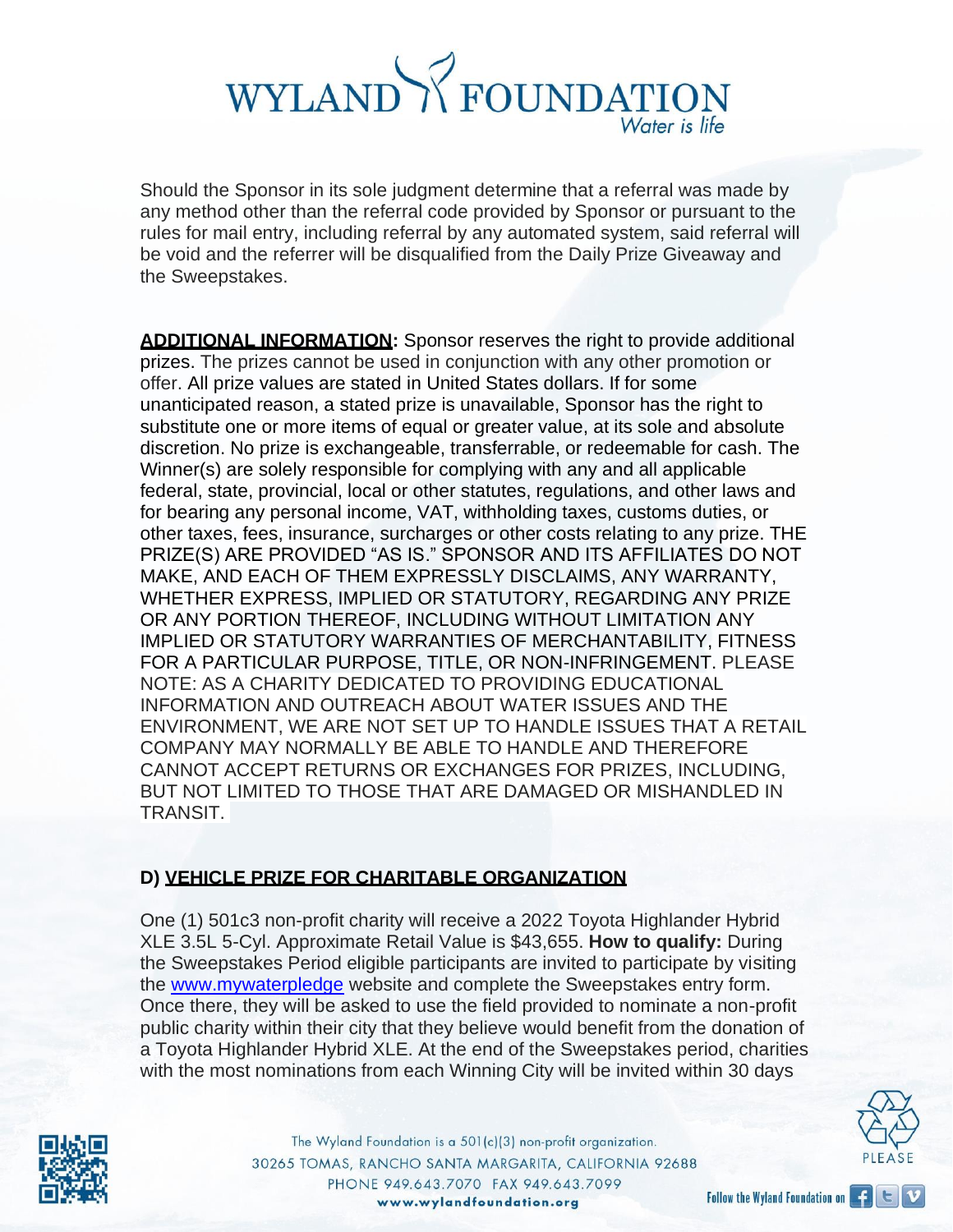to submit a survey stating how the donation of a Highlander Hybrid XLE would help their charity to better serve their community. The survey will be judged on three criteria: 1) the demonstrated need for the vehicle by the charity; 2) the benefit to the service area of the charity from the vehicle; and 3) the long-term plan for the intended use of the vehicle by the charity. The sponsor at its sole discretion will select the recipient based upon review of the survey within 90 days of the conclusion of the Sweepstakes.

Additional Details Relating to Vehicle Prize for Charitable Organization, include:

- a. All charity nominations must be made by Sweepstakes participants who are 18 years old at the time of entering the Sweepstakes, be an individual legally residing in the United States;
- b. The winning charity of the prize vehicle may not have board members who are officers or members of the board of directors of Toyota Motor Sales, U.S.A., Inc. ("**TMS**"), its parent, subsidiary, affiliated or successor companies; the advertising, promotional or fulfillment agencies of any of them (Individually and collectively, "Entities") nor members of their households or immediate family members, nor an individual domiciled with any such employee;
- c. The winning charity of the prize vehicle may not have board members who are officers or members of the board of directors of Wyland Foundation, its parent, subsidiary, affiliated or successor companies; the advertising, promotional or fulfillment agencies of any of them (Individually and collectively, "Entities") nor members of their households or immediate family members, nor an individual domiciled with any such employee;
- d. Winning charity must be a non-profit public charity in good standing with the state office of the attorney general.
- e. Prizes are non-transferable, and no substitutions on any prizes (except that the Wyland Foundation and/or Toyota Motor Sales, USA, Inc. ("TMS" or "Toyota") reserves the right to substitute prizes of equal or greater value);
- f. TMS shall not have any responsibility or liability whatsoever for any property loss, damage, personal injury, or death, in connection with the prizes provided pursuant to the Sweepstakes; provided, however, that TMS shall be solely responsible for any express written limited warranties specifically set forth in the applicable Owner's Guide for the Grand Prize Vehicle;
- g. The depiction of the Vehicle in any advertising or promotional materials may not reflect the actual vehicle delivered to the winner;
- h. The Sweepstakes shall be staged in compliance with all applicable federal, state and local laws;



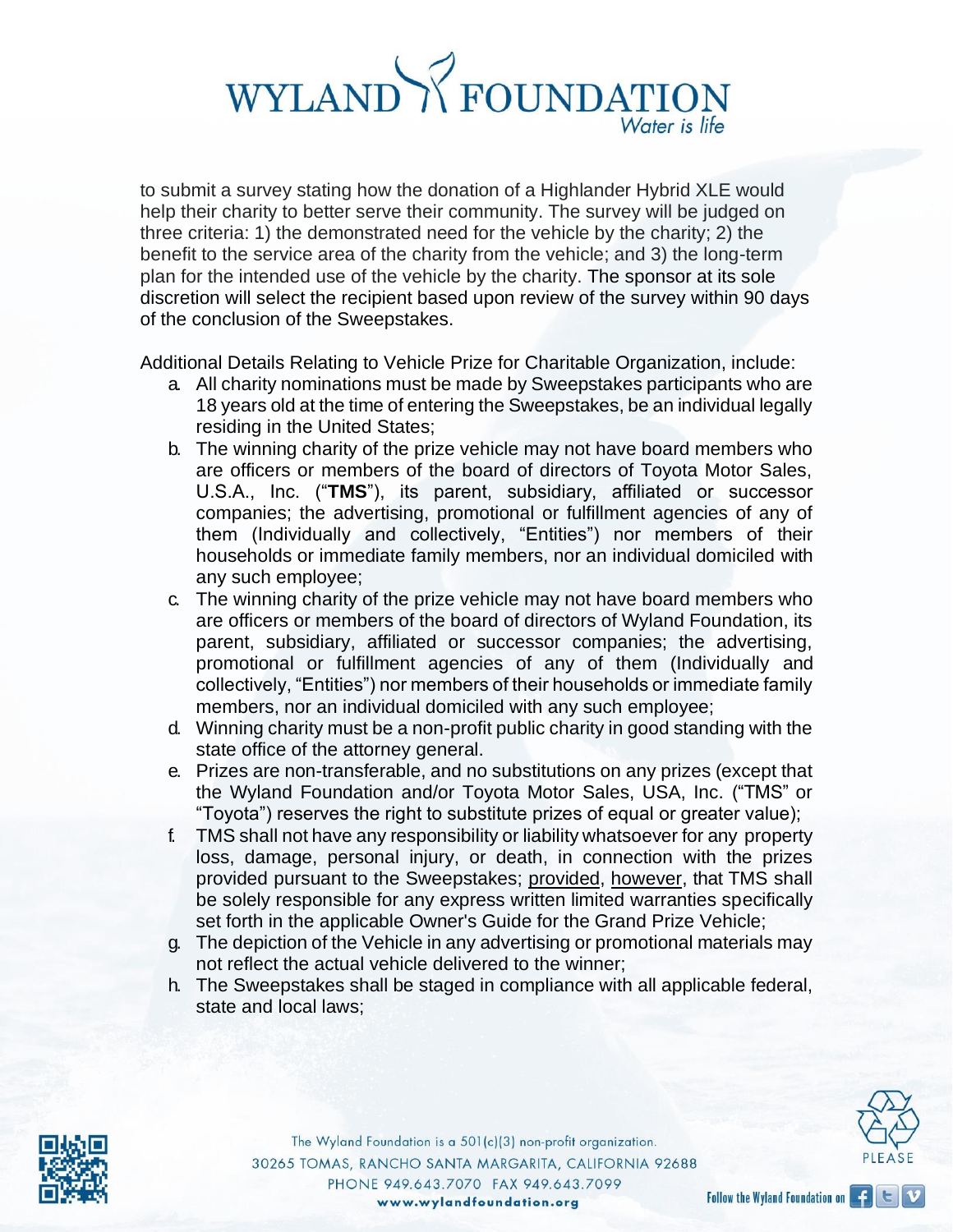- i. The winner shall be required to execute and notarize an affidavit of eligibility and liability/publicity release and return such affidavit to the Wyland Foundation within fourteen (14) days of being selected as a winner or an alternative winner may be selected;
- j. If the winning charity is located within a reasonable distance of TMS's Plano, Texas headquarters' offices, the winner shall execute the necessary paperwork and take delivery of the Grand Prize Vehicle at TMS's principal place of business in Plano, Texas. Otherwise, TMS shall use reasonable efforts to have the Grand Prize Vehicle delivered to the authorized **Toyota**  dealership closest to the winner's primary location in the continental United States; however all entrants residing in Alaska and Hawaii will be solely responsible for the prize pick-up and delivery, whether by shipper, agent or the winner in person.
- k. Toyota will be responsible for initial year of title and registration. Any other costs, including without limitation any travel, insurance or transportation costs, associated with winning the Grand Prize Vehicle, will be the responsibility of the winner.
- l. Toyota shall not be responsible for delays in delivery of the Grand Prize Vehicle, and delivery is subject to availability. Toyota, however, shall use all reasonable efforts, subject to availability, to deliver the Grand Prize Vehicle within two hundred and ten (210) days after receipt of the aforementioned items/information. The winner shall bear all risk of loss or damage to the Grand Prize Vehicle after it has been delivered to the specified delivery site. The winner must personally retrieve the Grand Prize Vehicle within fourteen (14) days of written notification of delivery and must present adequate personal identification and evidence of legally required insurance (or an alternative winner shall be selected and the original winner's rights to the Grand Prize Vehicle shall be automatically forfeited); and
- m. Acceptance of a prize constitutes permission for the Wyland Foundation and Toyota and/or their designees to use the winner's name, address, photograph, testimonial or other likeness and/or prize information or personal exposition (and/or any edited portion thereof) for promotional, advertising and/or publicity purposes in any media, now or hereafter known throughout the world in perpetuity, without compensation or notice to, or further consent of, the winner to the greatest extent permitted by law.
- n. Winning charity agrees to provide an end of year report at the conclusion of the first and second year after winning the prize vehicle.



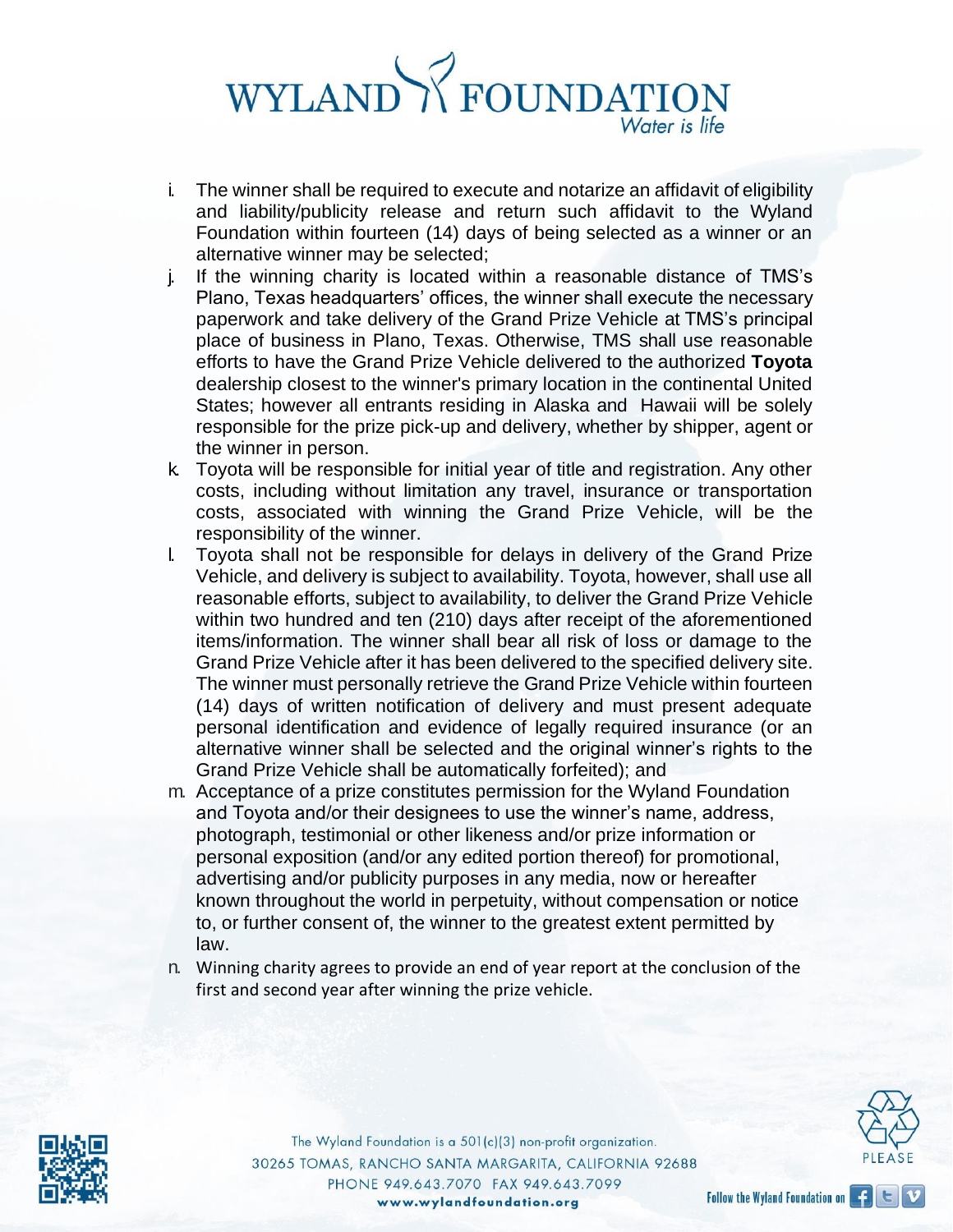**6. WINNERS:** The winners for each Sweepstakes will be notified via email or by telephone at the number they provided within ninety (90) days following the conclusion of Sweepstakes. Entries submitted using the Facebook feature will be contacted based on the information provided by the individual's Facebook account. Sponsor is not responsible for changes to contact information provided by potential winner that may interfere with winner notification. To claim the prize, winners will be required to respond by email and provide full name, email address, physical mailing address and phone number to this email address: [mayorschallenge@wylandfoundation.org. T](mailto:mayorschallenge@wylandfoundation.org)his email shall include the name and city of residence in the subject line. Unless specified otherwise, prizes will be mailed to the address provided during the entry process. At the sole discretion of the Sponsor, disqualification, forfeiture and the selection of an alternate winner may result from any of the following: **[1]** potential winner's failure to respond to notification within forty eight (48) hours after its transmission; **[2]** the failure of notification due to deactivation of the potential winner's Email and Telephone Accounts prior to receipt of notification; **[3]** potential winner's failure to provide sufficient contact information; **[4]** potential winner's failure to provide Sponsor with satisfactory proof of age, identity and residency; **[5]** potential winner's failure to validly claim any prize within five (5) days after it is sent and **[6]** any other noncompliance with Rules. In the event of a prize forfeiture, the Sponsor may, in its sole discretion, award or not award the forfeited prize to an alternate winner. All taxes are solely the responsibility of each winner.

**7. CONDITIONS:** By entering these Sweepstakes and/or accepting any prize you may win, you agree, represent and warrant that: **[1]** you will be bound by the Rules and the Sponsor's decisions, which shall be final in all respects; **[2]** the Entry becomes solely the Sponsor's property and will not be acknowledged or returned; **[3]** you release and hold harmless the Releasees from any and all liability for claims, injuries, losses or damages of any kind, including without limitation, death and bodily injury, resulting, in whole or in part, directly or indirectly, from the awarding, delivery, acceptance, use, misuse, possession, loss or misdirection of any prize; participation in the Sweepstakes or any Sweepstakes-related activity or travel or from any interaction with, or downloading of, computer Sweepstakes information; **[4]** the Releasees do not make any representation, warranty or guarantee, express or implied, relating to any Sweepstakes or prizes; **[5]** winner's acceptance of any prize constitutes the grant to Sponsor and assigns of an unconditional right to use winner's name,



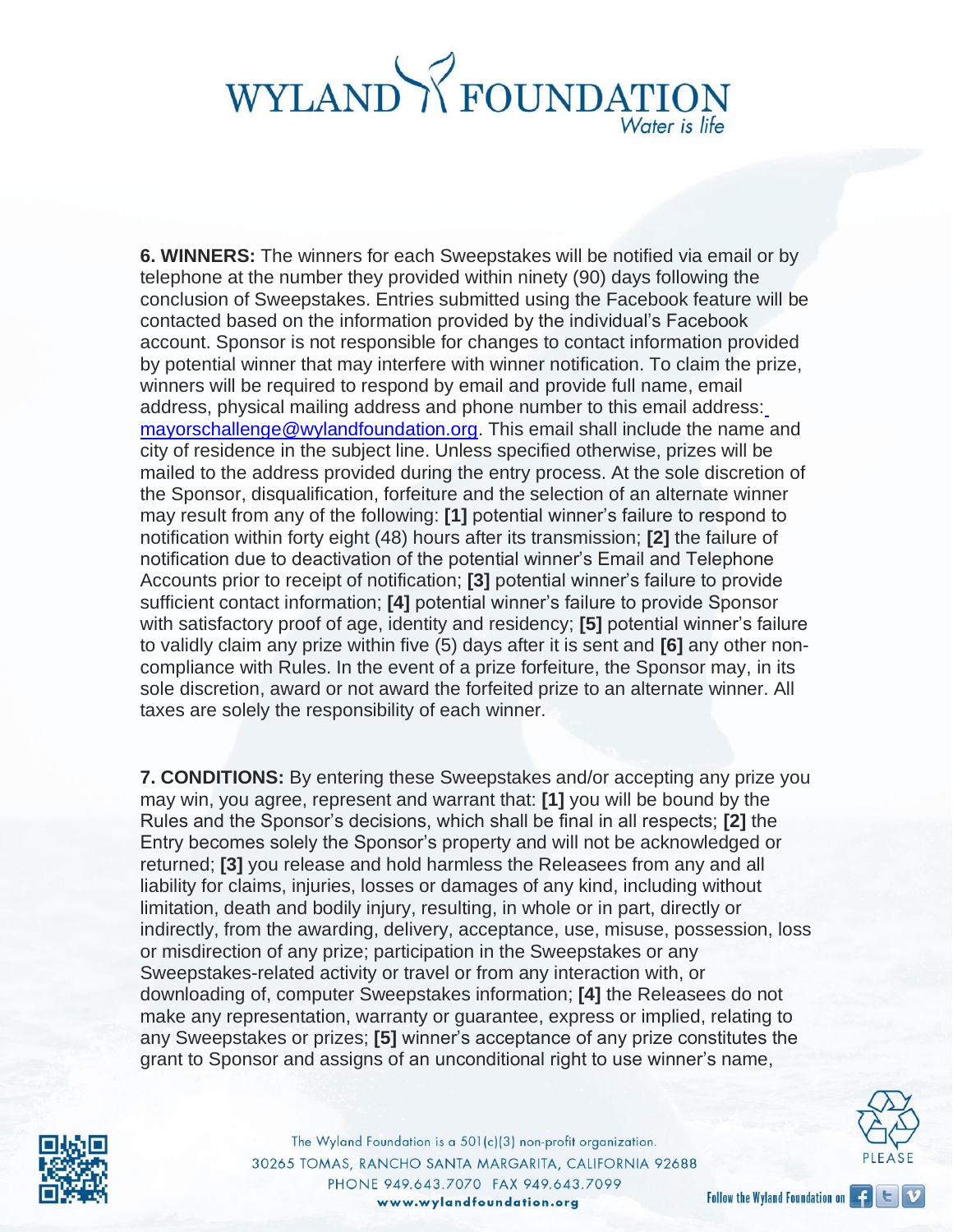address (city and state only), voice, likeness, photograph, biographical and prize information, statements about the promotion and/or live and taped performances of interviews for any programming, publicity, advertising and promotional purposes without additional compensation, except where prohibited by law; **[6]** in the event viruses, bugs, unauthorized human intervention, Acts of God, acts or regulations of any governmental or supra-national authority, war, national emergency, accident, fire, riot, strikes, lock-outs, industrial disputes, acts of terrorism or other matters beyond the Sponsor's reasonable control, corrupt, prevent or impair the administration, security, fairness or proper play of any Sweepstakes, so that it cannot be conducted as originally planned, Sponsor has the right, in its sole discretion, to modify the Rules or to cancel, modify, terminate or suspend such Sweepstakes; and in such event, to select a winner by such method as Sponsor in its sole discretion shall consider equitable; **[7]** the Releasees are not responsible for typographical or other errors in the offer or administration of any Sweepstakes, including but not limited to: errors in the advertising, Rules and selection and announcement of the winner; **[8]** the Releasees are not responsible for any inability of any winner to accept or use any prize (or any portion thereof) for any reason; **[9]** Sponsor has the right to modify prize award procedures at its sole discretion; **[10]** the Releasees are not responsible for changes to computer or online network provider functions that may interfere with Sweepstakes or participant's ability to timely enter and **[11]**  Releasees are not responsible for any failure of delivery of winner notification.

**8. YOUR PRIVACY:** Wyland Foundation maintains the following privacy policies in regard to the information that you choose to supply us, and adheres to a strict privacy policy that allows for unsubscribing or opting-out of any future communications:

**A) Sweepstakes, Contests and Promotions** Participation in the Sweepstakes is completely voluntary. Information requested may include personal contact information such as your name, shipping and email addresses. Contact information will be used to notify winners, award prizes and contact users with further information about Wyland Foundation programs and events, as well as the programs and events of Wyland Foundation non-profit partners. Should you desire to be excluded from communications regarding Wyland Foundation programs and the programs and events of Wyland Foundation's non-profit partners, please send a statement in writing to Wyland Foundation, 30265 Tomas, Rancho Santa Margarita, CA 92688, stating that you wish to not be contacted. Please note that your personal information will not be sold or provided to third parties without your express consent. However, we may use an intermediary to conduct these surveys or contests, they may not use users' personally identifiable information for any secondary purposes.



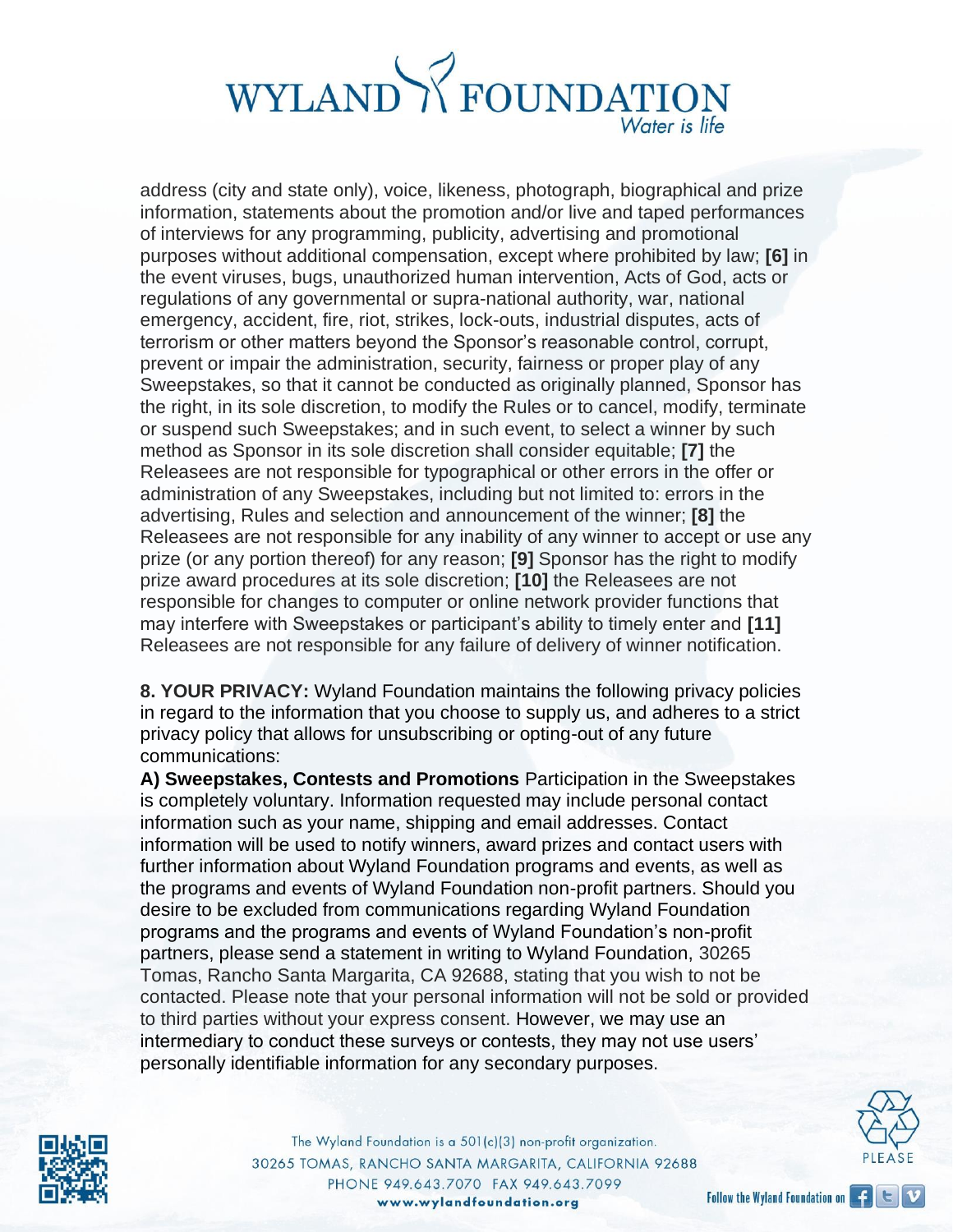Survey information will be used for the purposes of monitoring or improving use and satisfaction of the Wyland Foundation web site.

**B) Cookies** A cookie is a piece of data placed on your hard drive when you visit our site. We may use cookies to help us recognize you when you come back to our site. We may also use cookies to help us monitor traffic on our site. This information may be aggregated in an anonymous manner. You can select to have our web site remember your email address and password on your specific computer when you login. This information will be stored in a cookie on your hard drive that will only be used when you return to the site to login again.

**C) Session Cookies** A cookie is a piece of data placed on your hard drive when you visit our site. We use session cookies to help you navigate through the actions on our site when you log in, but they contain no personally identifiable information about you. We may also use cookies to help us monitor traffic on our site. This information may be aggregated in an anonymous manner. This will help us better tailor our site and provide you with offers that we think may be of interest to you.

**D) IP Addresses and Environmental Variables** Wyland Foundation may also collect information through IP addresses or environmental variables. An "IP address" is a number used by computers on the network to identify your computer so that data can be transmitted to you. "Environmental variables" include, among other things, the domain from which you access the Internet, the time you accessed our web site, type of web browser and operating system or platform used, the Internet address of the web site you left to visit Wyland Foundation, the names of the pages you visit while at our web site, and the Internet address of the web site you then visit. We collect all of this information to allow us to detect broad demographic trends, to provide information tailored to your interests and to enhance your experience on Wyland Foundation and / or affiliate web sites. This information may be aggregated in an anonymous manner.

**E) User Control Over Collection and Use of Information** Wyland Foundation provides you with the following choices regarding the use of your information: You may set your browser to: (1) inform you when cookies are being set before a cookie is stored; (2) not accept cookies at all; and (3) erase all cookies from your hard drive. However, if you choose to reject or erase cookies, your ability to navigate our site may be limited. You may choose not to provide Wyland Foundation with any contact information. However, if you do so, we will be unable to enter you in any Sweepstakes or contests. Additionally, your ability to navigate our site may be limited. If you would like to opt-out of receiving some or all further information from Wyland Foundation, either (1) take the opportunity to opt out wherever personally identifiable information is collected, (2) take the opportunity to opt out in links on the bottom of email we send to you.



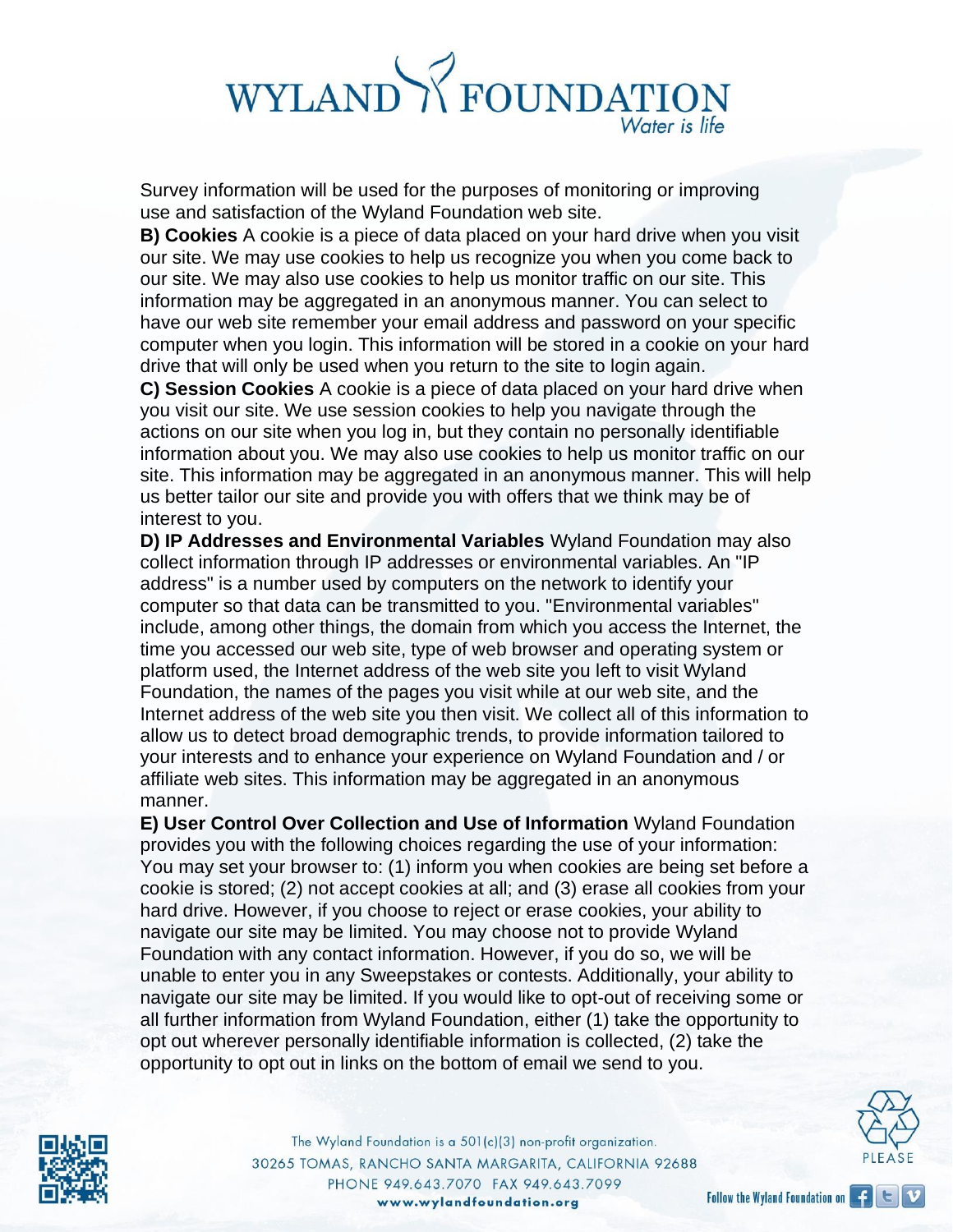**F) Facebook** account holders who opt to take the challenge using their Facebook account agree to share their profile and friend list with "Sponsor." The Sweepstakes is not sponsored, endorsed, administered by, or associated with Facebook

**G) Policies for Children (Individuals Under 13 Years of Age)** The Wyland Foundation encourages parents and guardians to spend time online with their children and to participate in the activities offered on the sites. We encourage parents and guardians to take an active role to protect the privacy of their children and to prevent inappropriate use of information about their children. Wyland Foundation does not actively seek to collect personal information about children under 13 through its website and no information should be submitted by Guests under 13 years of age without the consent of their parent or guardian. Parents and guardians should instruct their children never to give out real names or any other identifying information over the Internet without first getting parental permission. If a Parent or Guardian wishes the Wyland Foundation to delete any information provided to the Wyland Foundation by their under 13 year old child, decline to have that information shared with third parties, and/or opt out of any future collection or use of that information, they may contact Wyland Foundation Data Management.

**H) Links** This Web site contains links to other sites. Please be aware that we, Wyland Foundation, are not responsible for the privacy practices of such other sites. We encourage our users to be aware when they leave our site and to read the privacy statements of each and every Web site that collects personally identifiable information. This privacy statement applies solely to information collected by Wyland Foundation.

**9. RULES & WINNERS' LIST:** Winning Cities will be announced before or during the week of May 23, 2022. Individual Prize Winners will be announced some time between May 1, 2022- August 31, 2022. For names of winners (which will be available after August 31, 2022) and/or Rules (before May 1, 2022), see information available at [www.mywaterpledge.com](http://www.mywaterpledge.com/) [o](mailto:mayorschallenge@wylandfoundation.org)r send an email to [mayorschallenge@wylandfoundation.org. P](mailto:mayorschallenge@wylandfoundation.org)lease include in the subject line: Rules and Winners Request – Mayor's Challenge. Or mail a written request, along with a self-addressed, stamped envelope, to: Wyland Foundation, Attn: Rules and Winners Request – Mayor's Challenge for Water Conservation, 30265 Tomas, Rancho Santa Margarita, CA 92688.